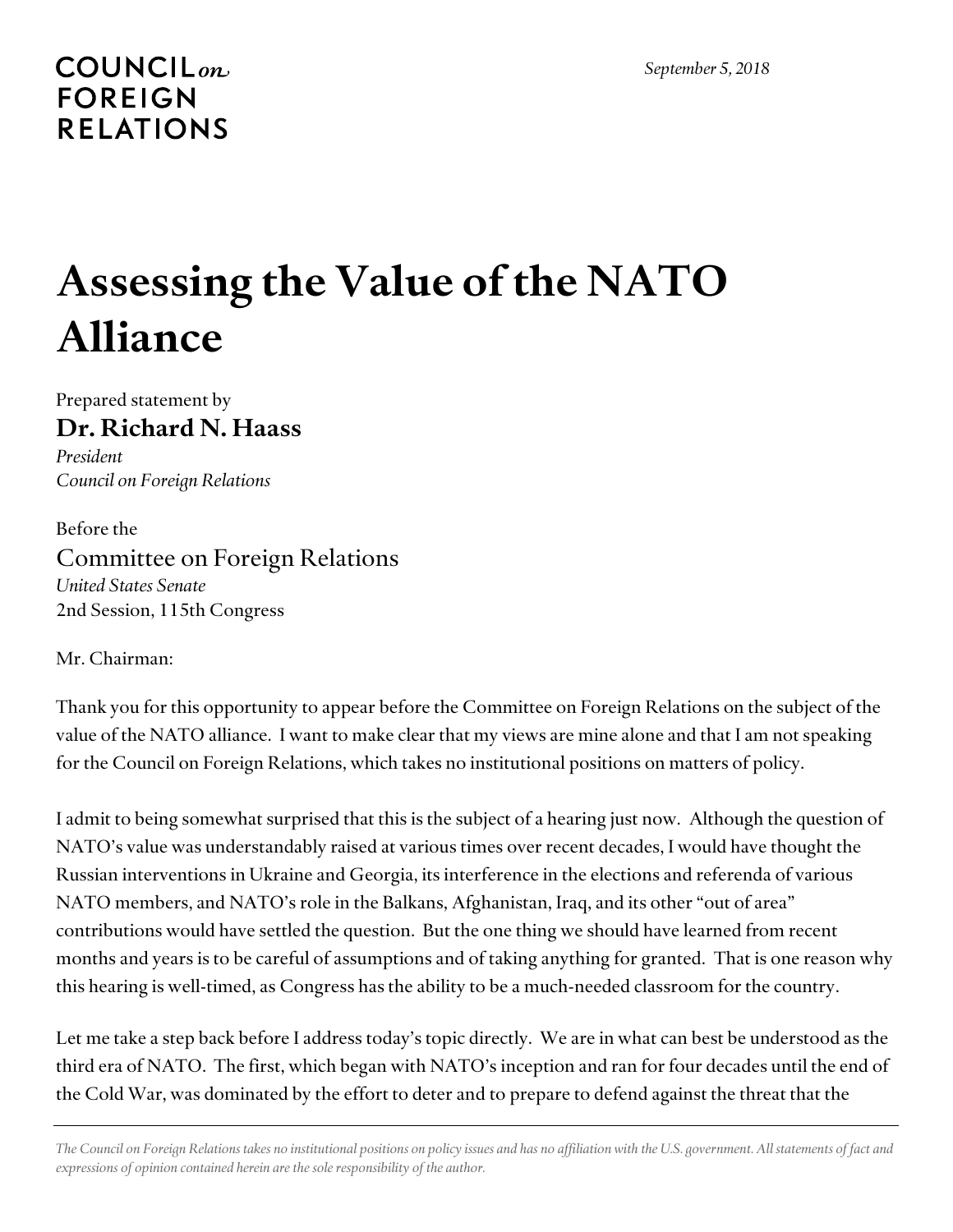Warsaw Pact posed to the Atlantic democracies. NATO was also a vehicle for promoting stability and trust among the countries of Western Europe and North America, seeking to eliminate the dangerous impulses that had twice before in the previous half-century triggered war at great cost to themselves and the world. In all this and more NATO succeeded. The Cold War stayed cold until it ended on terms even optimists had difficulty envisioning.

Success, however, created its own questions, including whether NATO was still needed and, if so, in what form and with what functions. The answer was that NATO still had a role to play, one defined by enlargement and the consolidation of democracy in former Warsaw Pact countries and, additionally, in going out of area to meet shared security challenges beyond the formal treaty area. Actions were undertaken in the former Yugoslavia, Afghanistan, and Libya, albeit with decidedly mixed results.

Another function for NATO in this, its second era, was to stay in business so as to provide a hedge against the unavoidable uncertainty as to what sort of an international actor Russia would turn out to be. Enlargement was successful in that NATO membership increased from 16 to 29 countries and we have seen no armed Russian aggression against any NATO member. Whether NATO enlargement contributed to Russian alienation and the emergence of a Russian threat to Europe makes for an interesting historical inquiry, but it is just that. We are where we are.

What is most relevant for our purpose here today is that NATO is now in its third era, one that began in earnest with Russia's illegal annexation of Crimea and its intervention in eastern Ukraine in 2014. What was a possible Russian threat had become an actual one. At the same time, out of area challenges have not gone away. Democracy has proven difficult to promote in new members and appears to be struggling in some older ones. All of which leads us to the questions of the day: Does NATO still have value? If so, how much? And what can be done to increase that value?

The answer to the first question is that yes, NATO continues to have value, and substantial value at that. I expect that European defense spending levels and military preparedness will figure prominently in today's conversation, but it is essential that a legitimate concern over burden-sharing not blind us to the no less important reality of benefit-sharing. The United States stays in and supports NATO as a favor not to Europeans but to itself. NATO membership is an act of strategic self-interest, not philanthropy.

NATO members rallied to our side in the aftermath of September 11. The United States has gained in important ways from a Europe that has been largely peaceful, stable, prosperous, and democratic. NATO members have proven to be dependable, capable partners out of area; the troops of NATO members have fought and died alongside American troops in Afghanistan. Out-of-area missions in and around Europe, the Middle East, and North Africa will be required for the foreseeable future given the resilience of terrorists and the need to enhance the capabilities of local states fighting them. Here I would concur with what was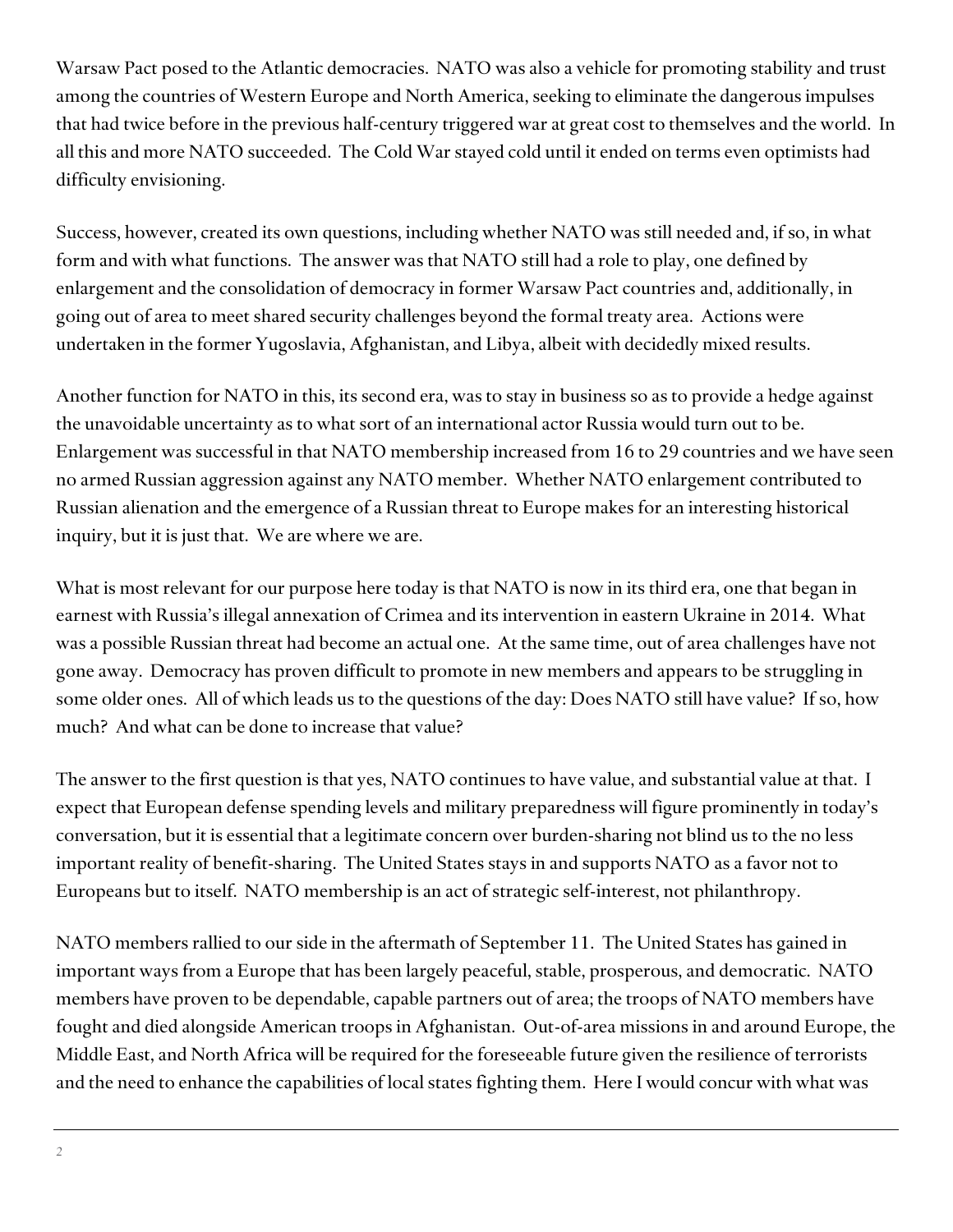agreed on by all NATO members a little over a month ago, that "the Alliance remains an essential source of stability in an increasingly unpredictable world."

One piece of good news is that the United States can afford what NATO costs. Total U.S. defense spending, which helps us to meet our global responsibilities and protect U.S. interests worldwide, is less than half the Cold War average as measured by percentage of GDP. What the United States spends on NATO and European defense is but a fraction of that. We can have the guns we need without sacrificing the butter we want. NATO and what this country does in the world more generally cannot be blamed for the sorry state of much of our infrastructure, the poor quality of many of our public schools, or our ballooning public debt. What is more, American society could not insulate itself from the adverse effects of a world characterized by greater disarray, something certain to result if NATO ceased to exist.

Central to NATO's continuing relevance is that Russia poses an all-too-real threat to what we used to call the West. It has modernized its conventional and unconventional military capabilities and demonstrated both an ability and a willingness to use them effectively. In Georgia, Crimea and eastern Ukraine, and Syria, Russia has resorted to both conventional and hybrid warfare to pursue its interests. Russia has also demonstrated the ability and will to employ cyber-related tools to influence and disrupt its neighbors, other European countries, and, as we know, democracy in this country.

Russia needs to know that the United States and its NATO partners have both the will and the ability to respond locally to anything it might do. Deterrence is obviously preferable to defense. But deterrence is never far removed from the perception that the Alliance is willing and able to defend its interests. This argues for the stationing of military forces in and around areas that Russia might claim or move against, something that translates into maintaining sizable U.S. ground and air forces in Europe. In light of the current political discord within and among Western democracies, it is entirely conceivable that Moscow could seek to test the readiness of NATO members to stand by the Article 5 common defense clause. The United States needs to be prepared as well for the sort of "gray zone" aggression Russia has employed in eastern Ukraine, with its dispatching of irregular forces and arming of locals. Such tactics may not trigger NATO's Article 5, but they threaten stability all the same; what is required is training along with arms and intelligence support so that those NATO members near Russia can cope with such "Article 4 ½" challenges should they materialize.

Capabilities can be further enhanced through the regular dispatch of visiting forces and frequent military exercises. Such activity also underscores commitment and concern, thereby reassuring friends and allies and signaling actual or would-be foes. It is important that all this be done locally in areas of potential threat and with conventional military forces, as the United States never wants to put itself in a position where the only response to a challenge is to escalate, whether by expanding a crisis in terms of geography or in the type of weaponry, or to acquiesce to the results of successful aggression.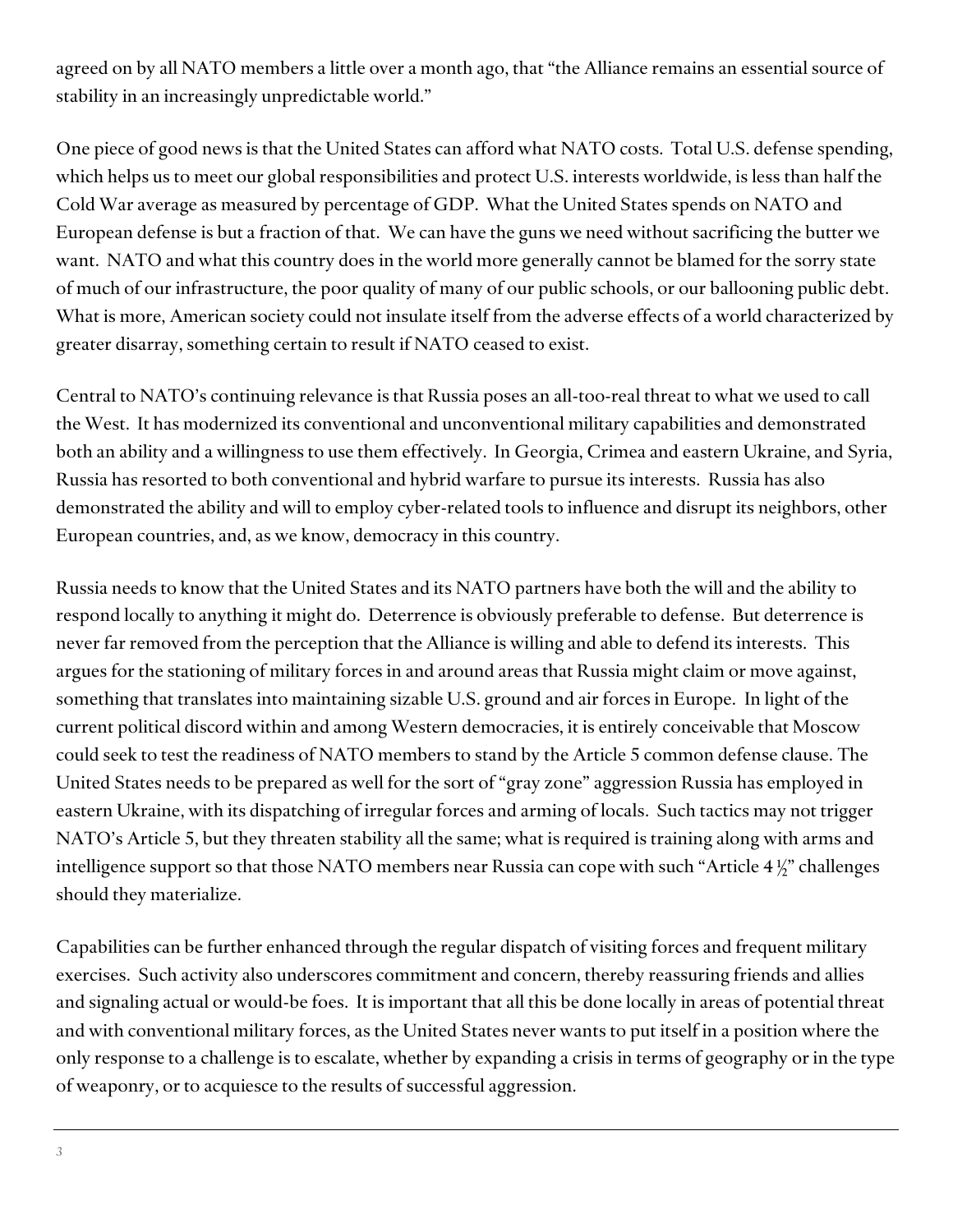All that said, there are other steps to be taken to increase the value of the Alliance. Yes, NATO members, and especially Germany, should spend more on defense, and we should continue to hold NATO members to the commitment they made at the Wales Summit to spend at least two percent of GDP on defense. But it is important to take note that European defense spending levels are rising and that European members of NATO along with Canada spend some \$300 billion a year on defense, in the process covering the bulk of the costs of the Alliance. The United States covers only about 20 percent of NATO's common budget and, although U.S. defense spending as a share of GDP is well above the NATO average, a relatively small portion of U.S. expenditure goes to European defense.

Even as we press our allies to spend more on defense, we should appreciate that more important than how much is spent is how defense dollars and euros are spent. There is far too much duplication and not nearly enough specialization within and across NATO. If NATO is to be a pool of resources that can meet challenges within and outside the treaty area, European countries must possess a range of capabilities along with the ability to get them there and sustain them once there. The European Union's ongoing efforts to reform its defense and procurement policy hold promise on this front.

As it seeks to increase and rationalize allied contributions to common defense, the United States cannot introduce uncertainty as to its commitment to NATO. Alliances are about collective defense, that an attack on any member, even the smallest and weakest, is an attack on all. Any doubt as to U.S. reliability will only encourage aggression and increase the inclination of countries to accommodate themselves to a stronger neighbor. A failure to respond to clear aggression against any NATO member would effectively spell the end of NATO. None of this is inconsistent with the reality that much of what NATO now does lies outside Article 5 and that we have to expect such undertakings will rarely if ever involve all members of the Alliance.

That Russia has emerged as a threat is not to argue for a one-dimensional policy toward that country. To be sure, we should push back where necessary, and not only with sanctions, when Russia violates a norm we hold to be central or puts at risk U.S. interests. But we should also be open to diplomacy and cooperation where possible and explore the potential of reviving the arms control dimension of the relationship.

NATO membership for either Ukraine or Georgia should be placed on hold. Neither comes close to meeting NATO requirements, and going ahead risks further dividing the alliance and adding military commitments that the United States is not in a position to fulfill. Beyond making good on the pledge to make the Republic of North Macedonia NATO's thirtieth member, the United States and NATO would be wise to focus on meeting existing obligations before taking on new ones.

The time has come to face reality and rethink our approach toward Turkey. What we are witnessing is the gradual but steady demise of a relationship; Turkey may be an ally in the formal sense but it is no partner. Nor is it a democracy. The Trump administration is right to have confronted Turkey over the detention of an American pastor, but its focus is too narrow and with tariffs it chose the wrong response. We should